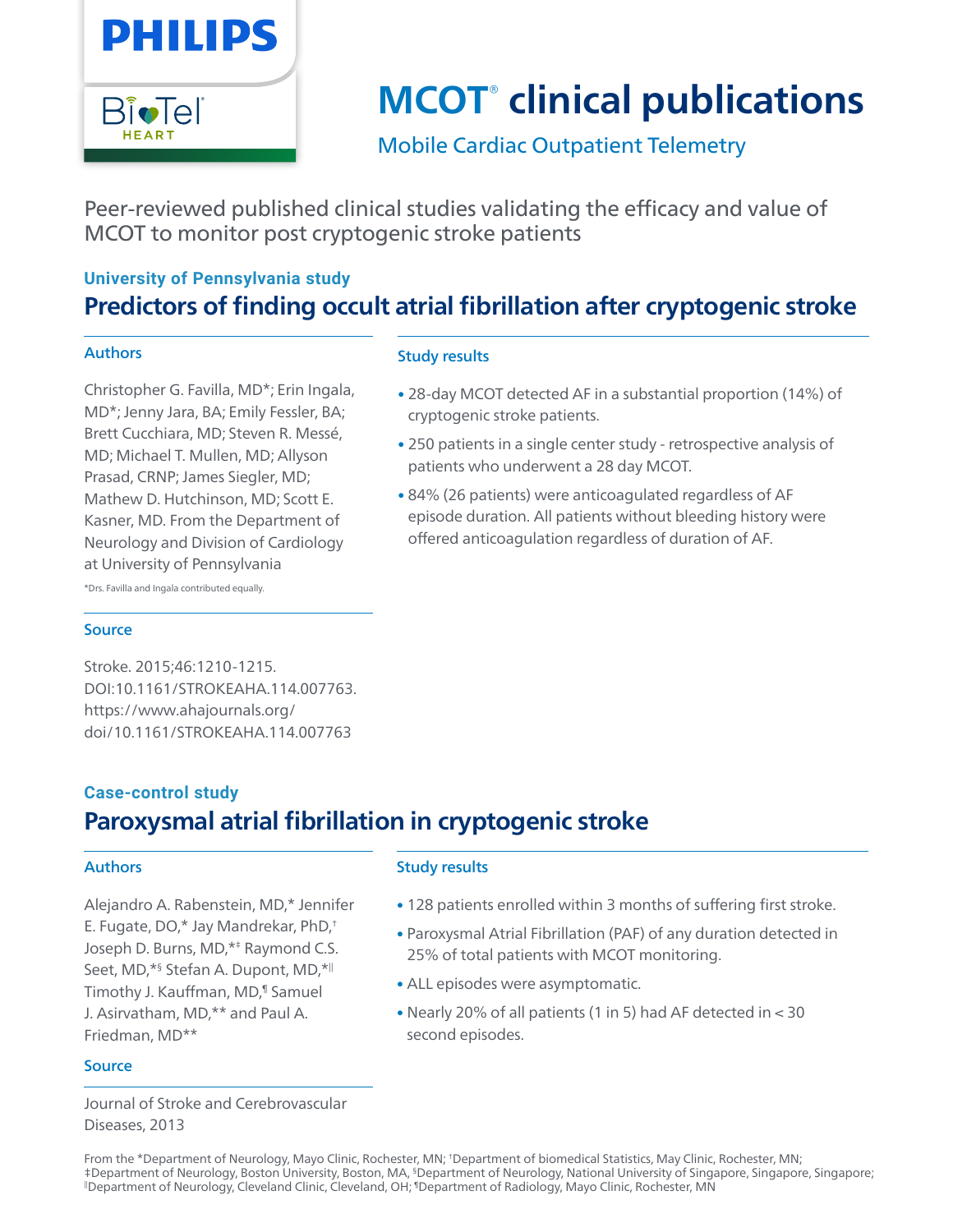#### **MCOT**

# **Atrial fibrillation detected by Mobile Cardiac Outpatient Telemetry (MCOT) in cryptogenic TIA or stroke**

#### Authors

A.H Tayal, MD; M. Tian, RN; K.M Kelly, MD, PhD; S.C. Jones, PhD; D.G.Wright, MD; D. Singh, MD; J. Jarouse, CRNP; J. Brillman, MD; S. Murali, MD; R. Gupta, MD

#### Study results

- 68 patients in a single center study —retrospective analysis of patients who underwent a 21 day MCOT.
- AF was detected in 13/56 patients = 23%.
- 5.3% of patients had runs of AF >30 seconds in duration.
- 85% of patients had runs of AF <30 seconds in duration.

#### **Source**

Neurology® Volume 71, Number 21, November 2008

### **Atrial fibrillation In cryptogenic stroke**

# **Outpatient cardiac telemetry detects a high rate of atrial fibrillation in cryptogenic stroke**

#### Authors

Daniel J. Miller<sup>a\*</sup>, Muhib A. Khan<sup>a</sup>, Lonni R. Schultz<sup>a</sup>, Jennifer R. Simpson<sup>b</sup>, Angelos M. Katramados<sup>a</sup>, Andrew N. Russmanª, Panayiotis D. Mitsiasª

<sup>a</sup>Henry Ford Hospital, Detroit, MI, United States, <sup>b</sup>University of Colorado, Denver, CO, United States

#### Source

Journal of the Neurological Sciences 324 (2013), p. 57-61 https://www.ahajournals.org/ doi/10.1161/str.43.suppl\_1.A150

#### Study results

- Retrospective analysis of all MCOT records for a period of 18 months (June 2009-January 2011) prescribed by Neurologists at a single Stroke Center.
- AF detected in 27 of 156 patients = 17.3%.
	- Two-thirds (n=18) developed episodes of PAF lasting less than 30 seconds.
- 26% (n=7) lasting equal to or greater than 30 seconds.
- 7% (n=2) had persistent AF.
- Mean time to first occurrence of AF was 8.8 days.
- Rate of PAF detection significantly increased from:
- 3.9% in the initial 48 hours to
- 9.2% at 7 days,
- 15.1% at 14 days, and
- 19.5% by 21 days
- MCOT provides a high rate of detection of AF in patients with cryptogenic stroke or TIA, and length of monitoring time is strongly associated with an increase in detection rate.